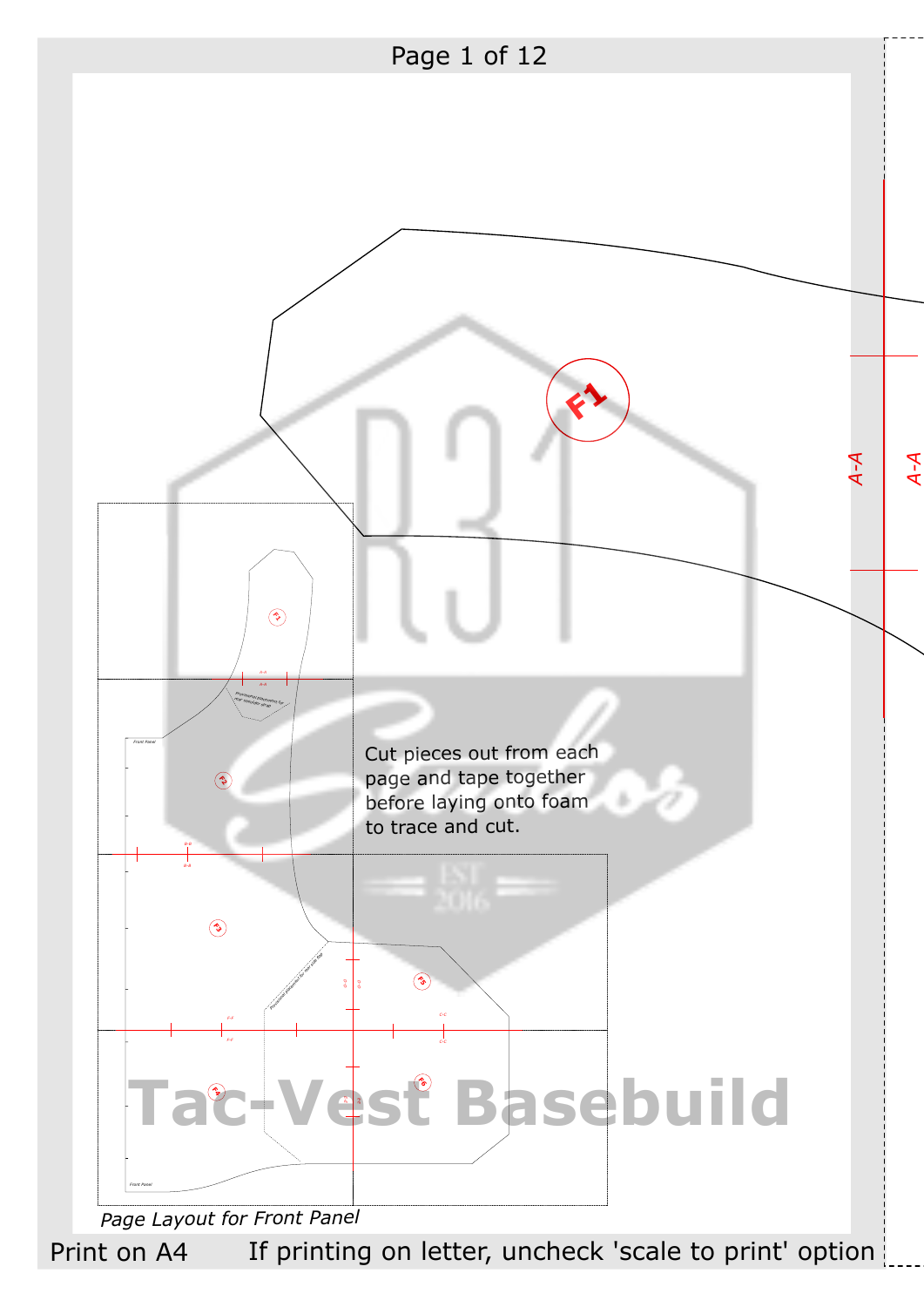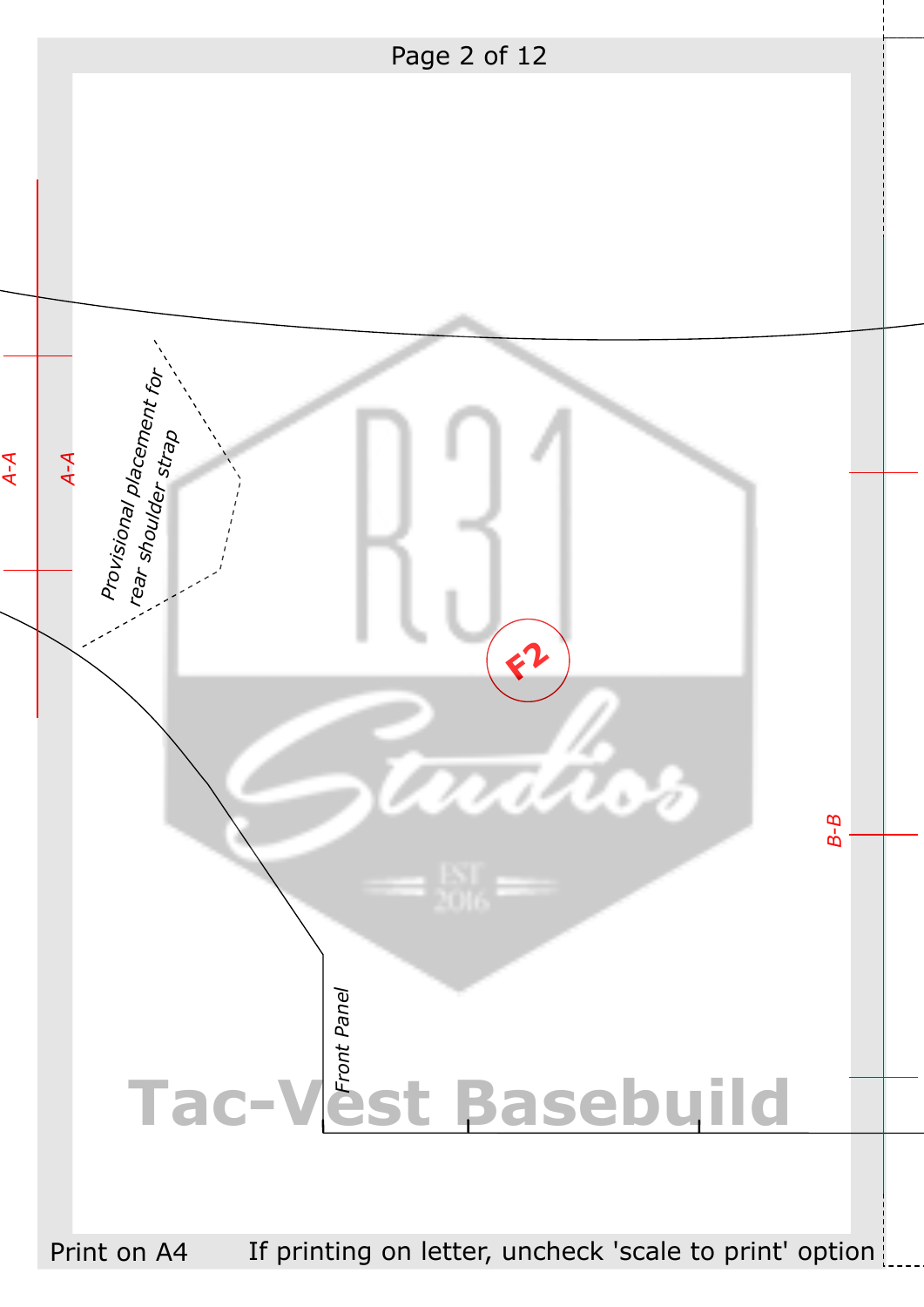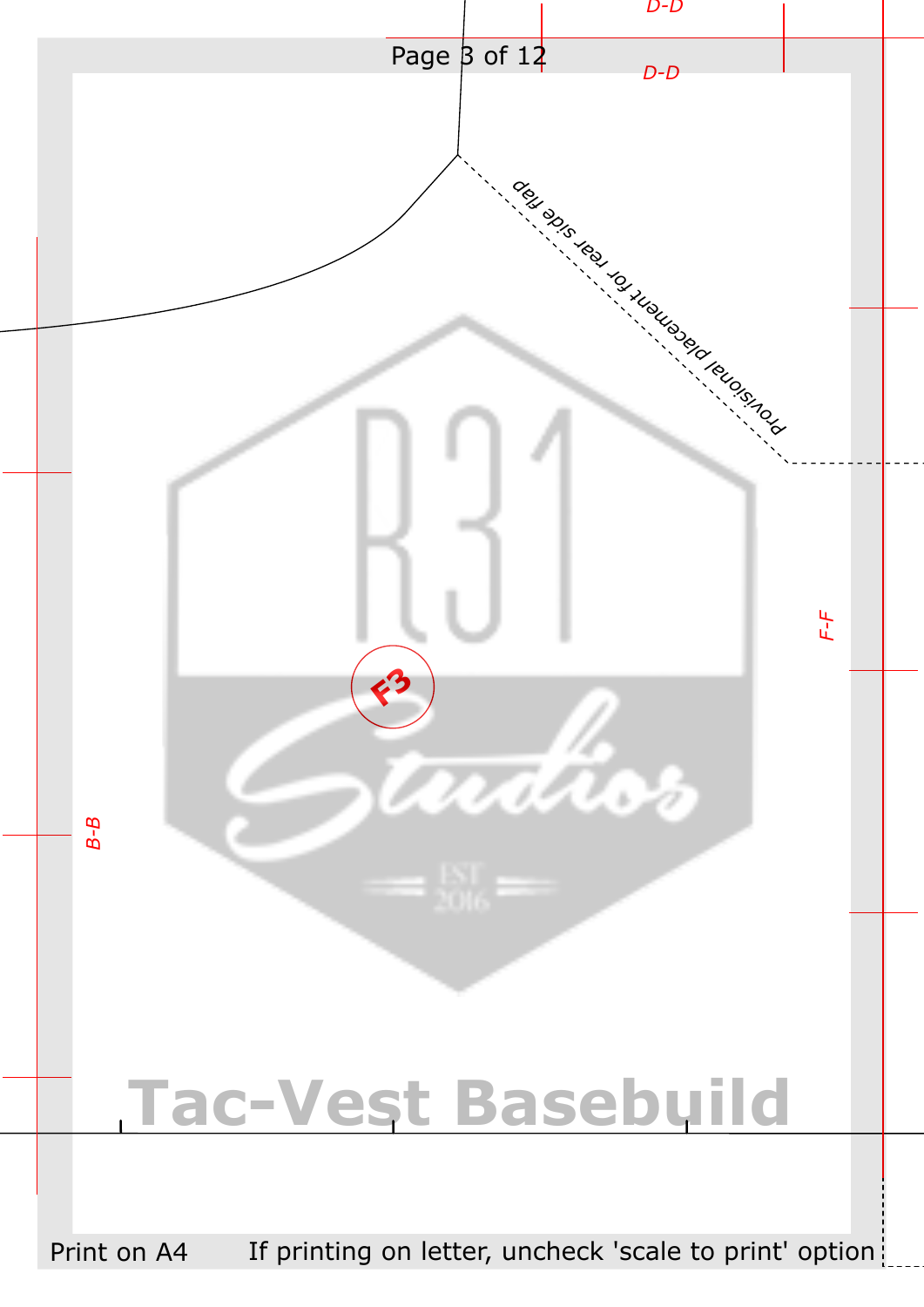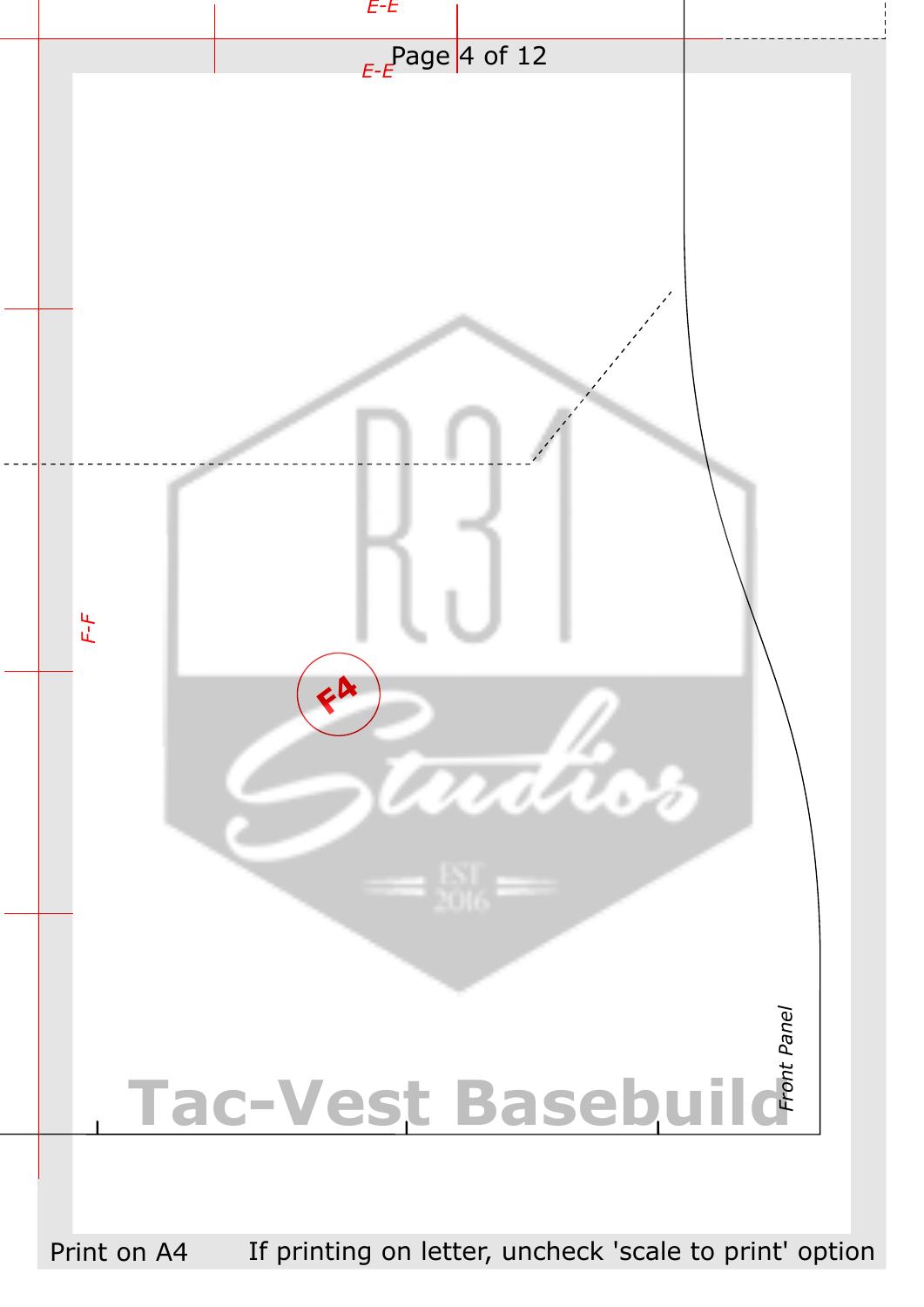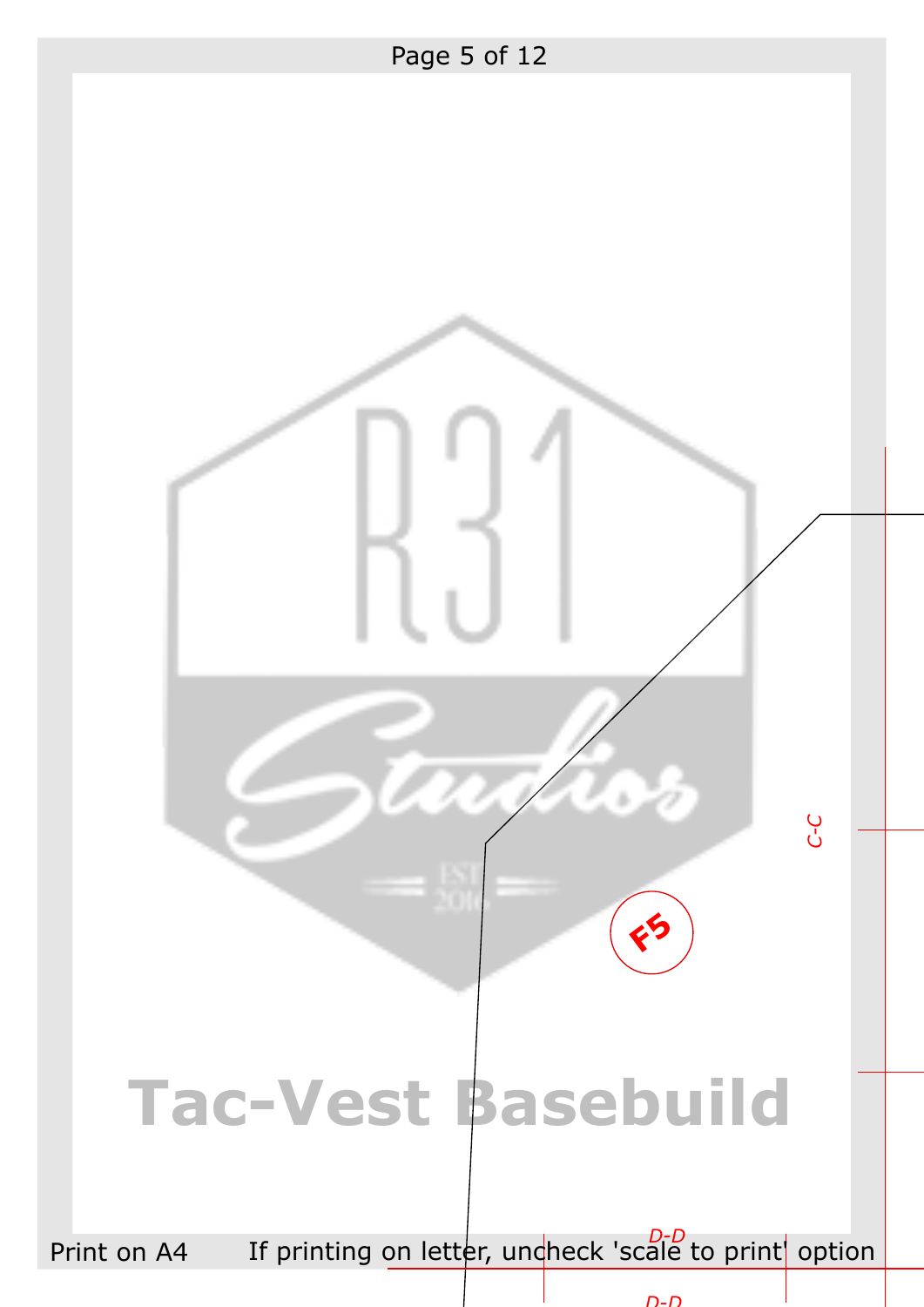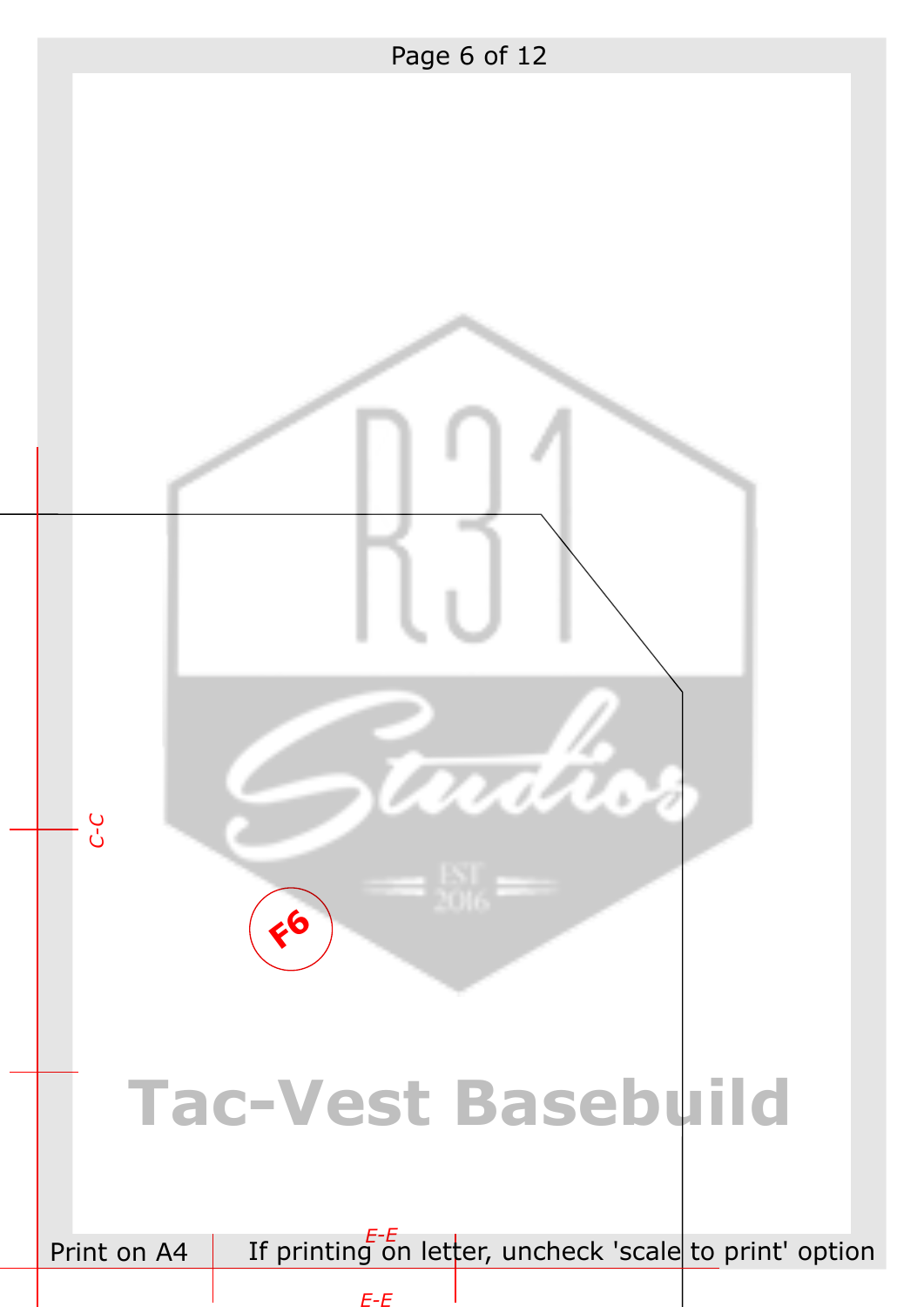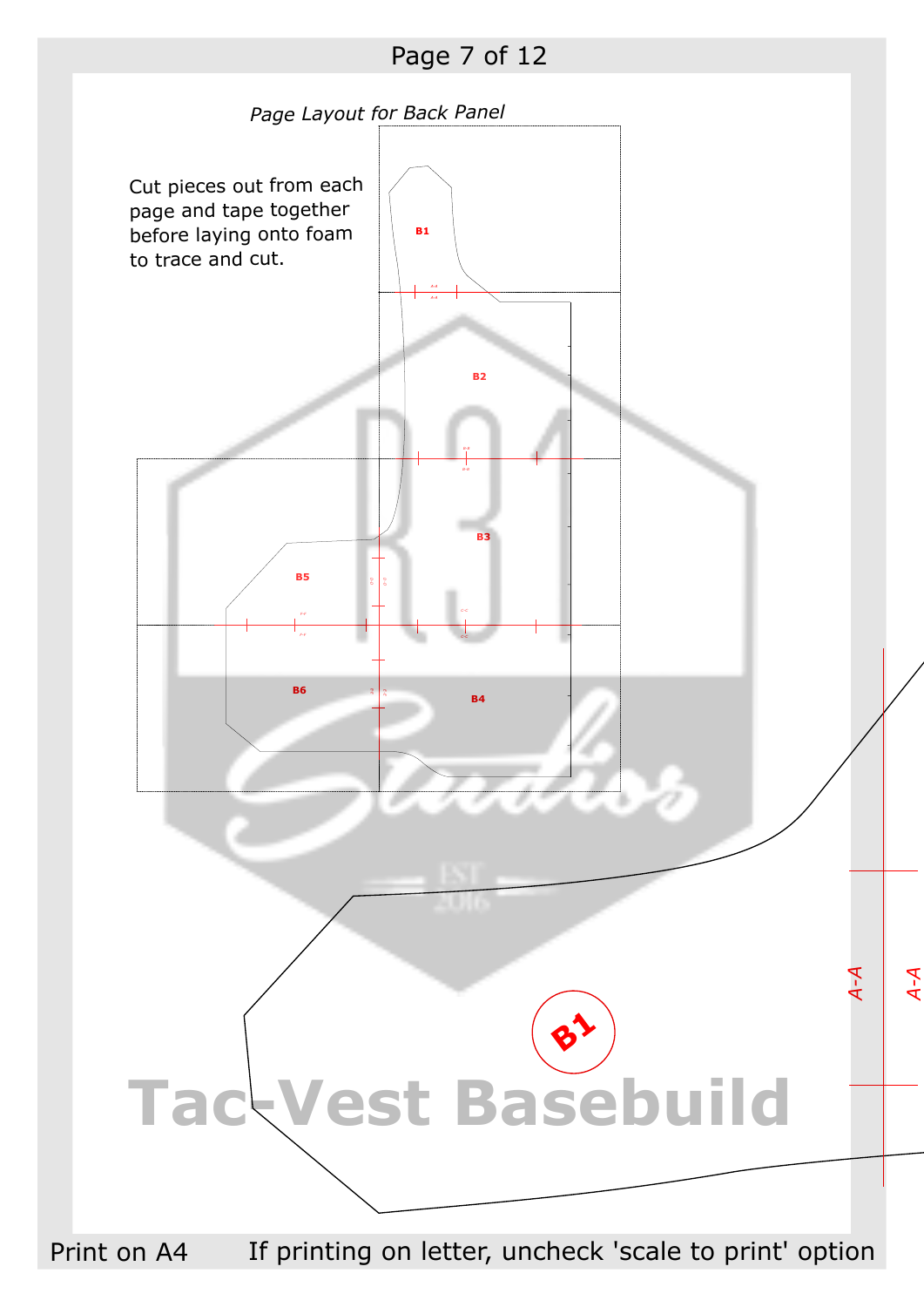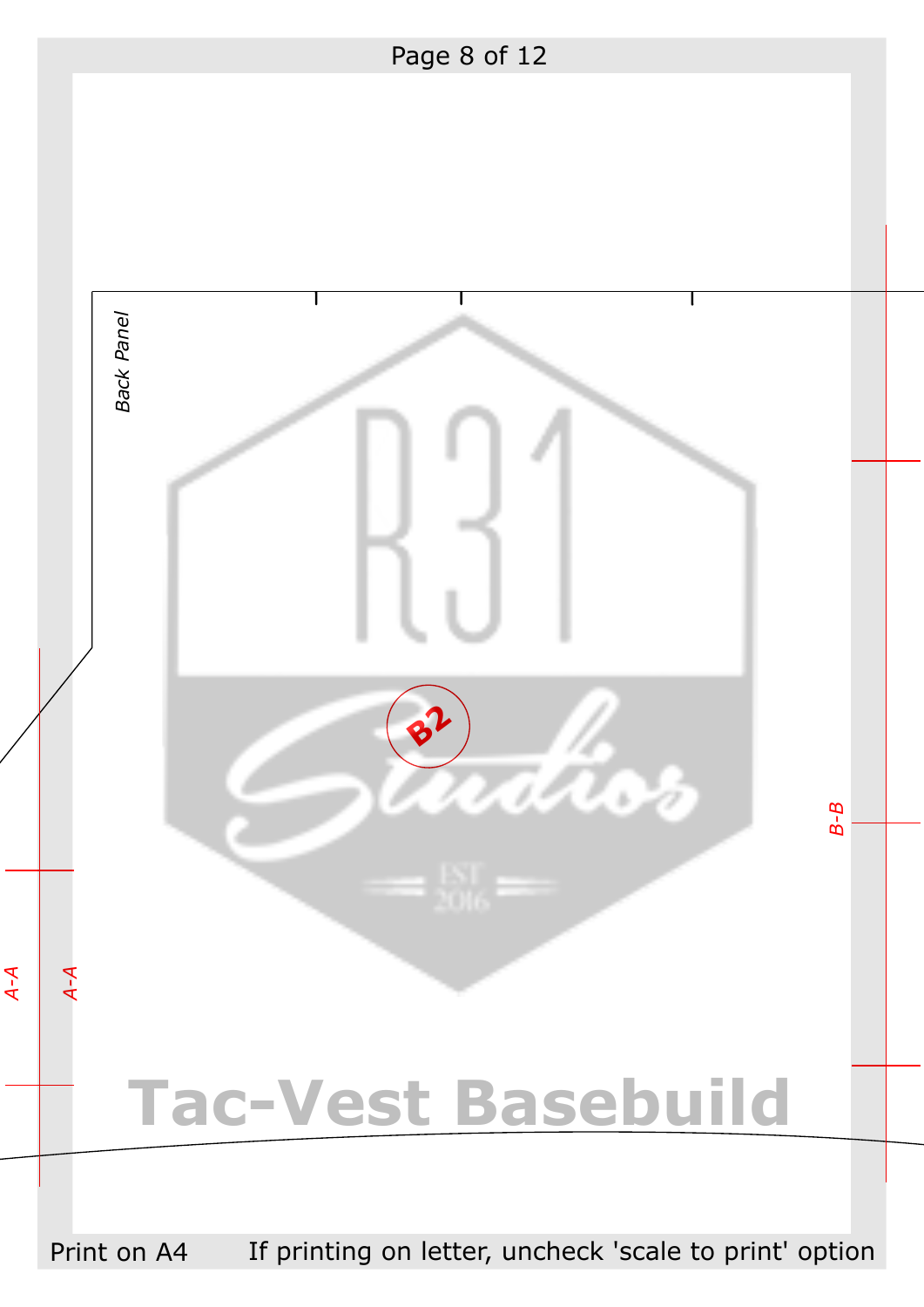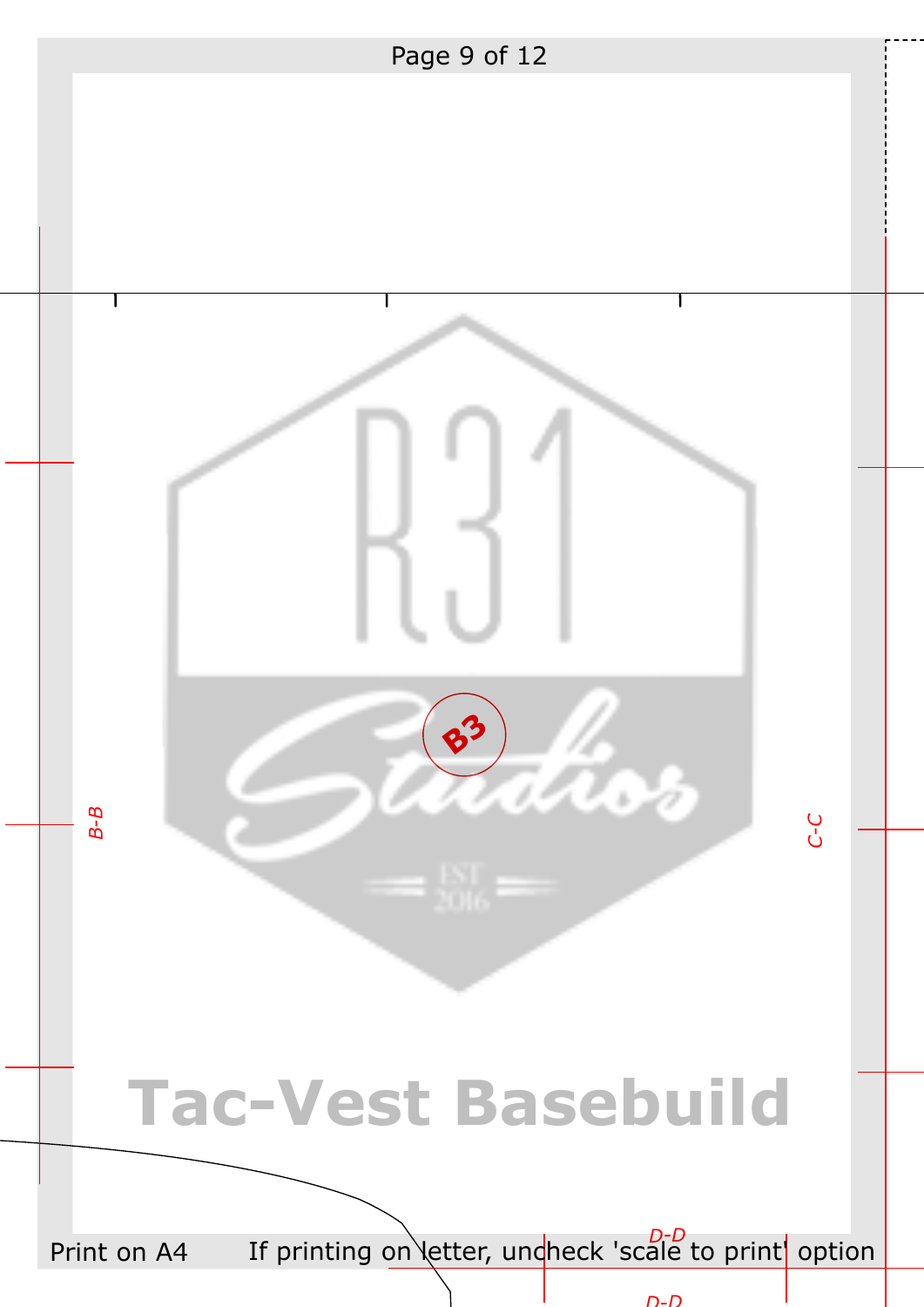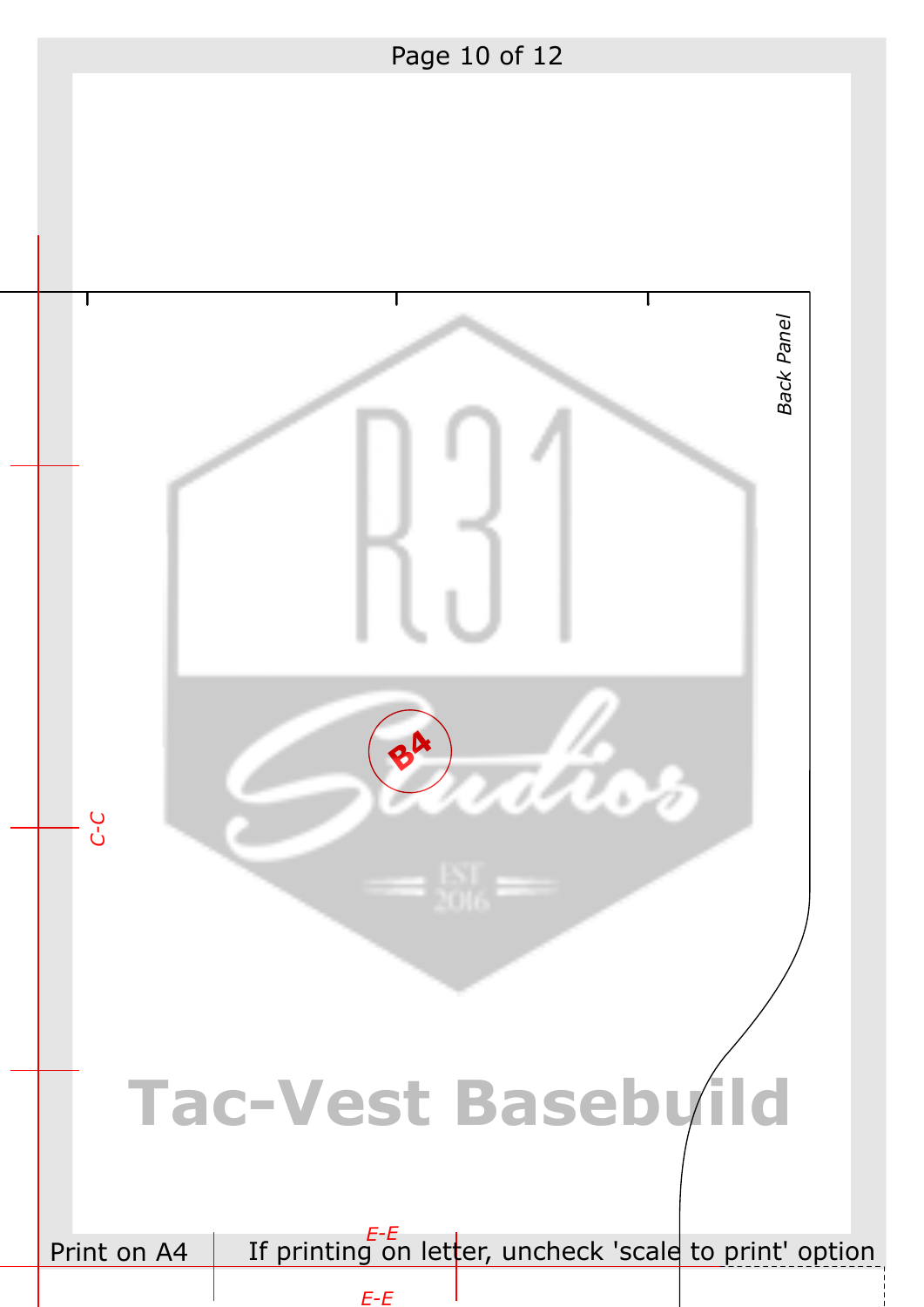

## **Tac-Vest Basebuild**